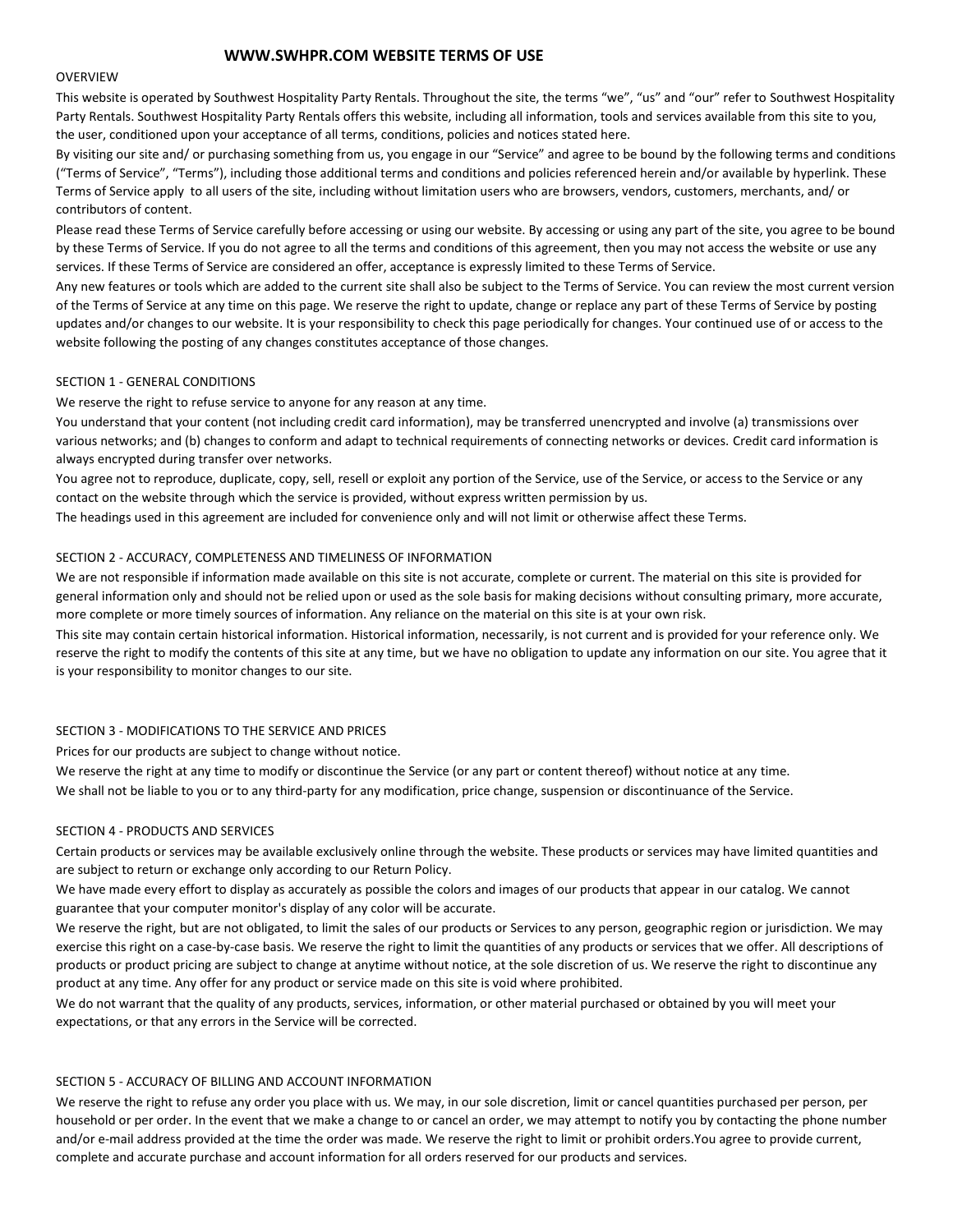## SECTION 6 - OPTIONAL TOOLS

We may provide you with access to third-party tools over which we neither monitor nor have any control nor input.

You acknowledge and agree that we provide access to such tools "as is" and "as available" without any warranties, representations or conditions of any kind and without any endorsement. We shall have no liability whatsoever arising from or relating to your use of optional third-party tools. Any use by you of optional tools offered through the site is entirely at your own risk and discretion and you should ensure that you are familiar with and approve of the terms on which tools are provided by the relevant third-party provider(s).

We may also, in the future, offer new services and/or features through the website (including, the release of new tools and resources). Such new features and/or services shall also be subject to these Terms of Service.

## SECTION 7 - THIRD-PARTY LINKS

Certain content, products and services available via our Service may include materials from third-parties.

Third-party links on this site may direct you to third-party websites that are not affiliated with us. We are not responsible for examining or evaluating the content or accuracy and we do not warrant and will not have any liability or responsibility for any third-party materials or websites, or for any other materials, products, or services of third-parties.

We are not liable for any harm or damages related to the purchase or use of goods, services, resources, content, or any other transactions made in connection with any third-party websites. Please review carefully the third-party's policies and practices and make sure you understand them before you engage in any transaction. Complaints, claims, concerns, or questions regarding third-party products should be directed to the thirdparty.

#### SECTION 8 - USER COMMENTS, FEEDBACK AND OTHER SUBMISSIONS

If, at our request, you send certain specific submissions (for example contest entries) or without a request from us you send creative ideas, suggestions, proposals, plans, or other materials, whether online, by email, by postal mail, or otherwise (collectively, 'comments'), you agree that we may, at any time, without restriction, edit, copy, publish, distribute, translate and otherwise use in any medium any comments that you forward to us. We are and shall be under no obligation (1) to maintain any comments in confidence; (2) to pay compensation for any comments; or (3) to respond to any comments.

We may, but have no obligation to, monitor, edit or remove content that we determine in our sole discretion are unlawful, offensive, threatening, libelous, defamatory, pornographic, obscene or otherwise objectionable or violates any party's intellectual property or these Terms of Service. You agree that your comments will not violate any right of any third-party, including copyright, trademark, privacy, personality or other personal or proprietary right. You further agree that your comments will not contain libelous or otherwise unlawful, abusive or obscene material, or contain any computer virus or other malware that could in any way affect the operation of the Service or any related website. You may not use a false email address, pretend to be someone other than yourself, or otherwise mislead us or third-parties as to the origin of any comments. You are solely responsible for any comments you make and their accuracy. We take no responsibility and assume no liability for any comments posted by you or any third-party.

#### SECTION 9 - PERSONAL INFORMATION

Your submission of personal information through the website is governed by our Privacy Policy. To view our Privacy Policy, click the link on the footer of the website page.

#### SECTION 10 - ERRORS, INACCURACIES AND OMISSIONS

Occasionally there may be information on our site or in the Service that contains typographical errors, inaccuracies or omissions that may relate to product descriptions, pricing, promotions, offers, service charges, times and availability. We reserve the right to correct any errors, inaccuracies or omissions, and to change or update information or cancel orders if any information in the Service or on any related website is inaccurate at any time without prior notice (including after you have submitted your order).

We undertake no obligation to update, amend or clarify information in the Service or on any related website, including without limitation, pricing information, except as required by law. No specified update or refresh date applied in the Service or on any related website, should be taken to indicate that all information in the Service or on any related website has been modified or updated.

#### SECTION 11 - PROHIBITED USES

In addition to other prohibitions as set forth in the Terms of Service, you are prohibited from using the site or its content: (a) for any unlawful purpose; (b) to solicit others to perform or participate in any unlawful acts; (c) to violate any international, federal, provincial or state regulations, rules, laws, or local ordinances; (d) to infringe upon or violate our intellectual property rights or the intellectual property rights of others; (e) to harass, abuse, insult, harm, defame, slander, disparage, intimidate, or discriminate based on gender, sexual orientation, religion, ethnicity, race, age, national origin, or disability; (f) to submit false or misleading information; (g) to upload or transmit viruses or any other type of malicious code that will or may be used in any way that will affect the functionality or operation of the Service or of any related website, other websites, or the Internet; (h) to collect or track the personal information of others; (i) to spam, phish, pharm, pretext, spider, crawl, or scrape; (j) for any obscene or immoral purpose; or (k) to interfere with or circumvent the security features of the Service or any related website, other websites, or the Internet. We reserve the right to terminate your use of the Service or any related website for violating any of the prohibited uses.